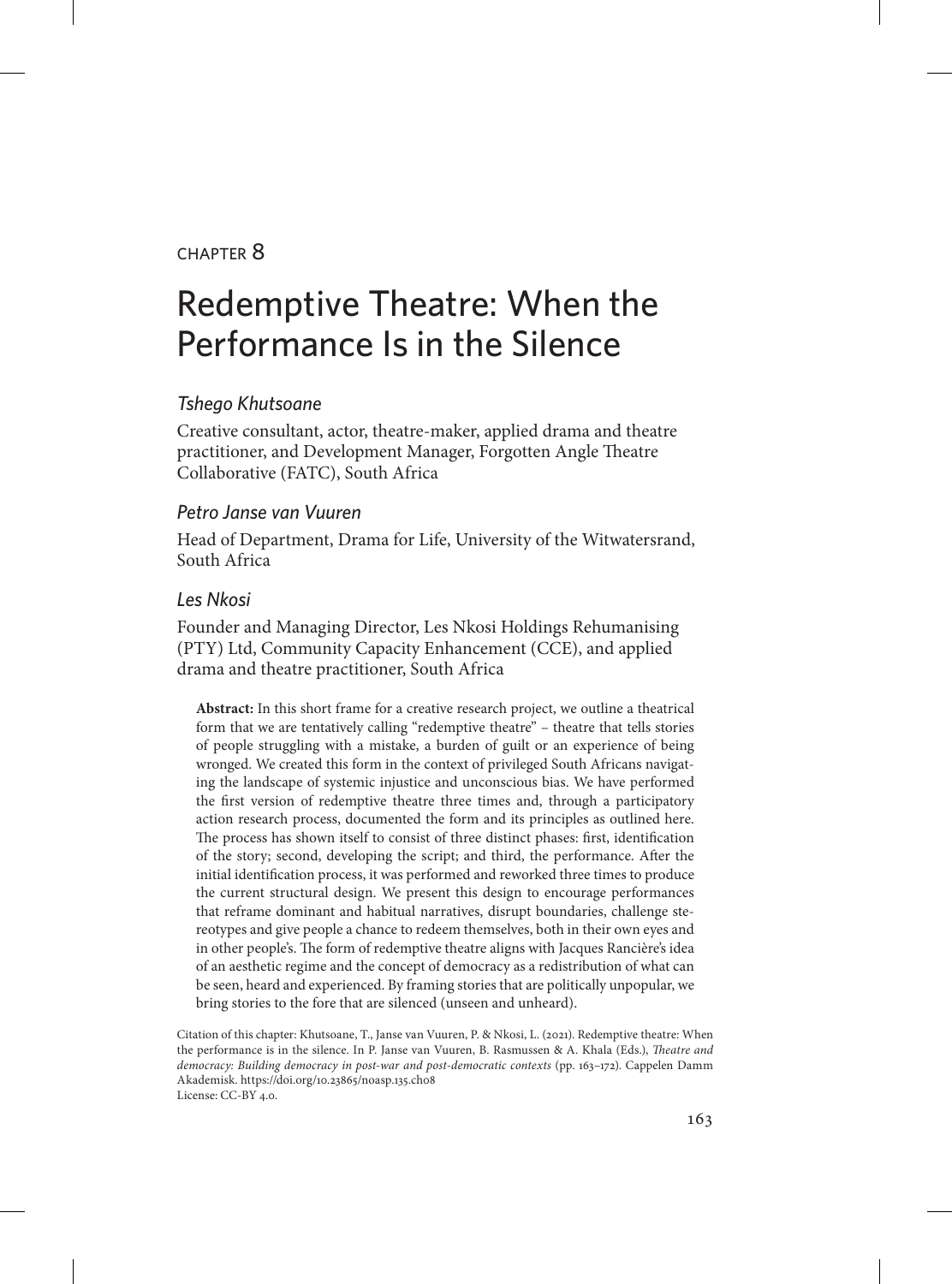**Keywords:** redemptive theatre, creative research, applied theatre, systemic injustice, unconscious bias

## **Introduction**

This contribution offers insight into a theatrical invention we tentatively call "redemptive theatre". The artistry and subsequent redemptive value of the work relies on the art of story sharing rather than on clever or profound words or on performances that are high in artistic quality or impact.

For us, redemptive theatre is an experiment in theatrical form – an experiment that in itself is worth noticing. While the experiment is ongoing, we report here on the result of three iterations. To help the reader understand what we present, we offer an overview of the aim of the artistic enquiry, the context in which it was undertaken, the elements that have emerged as important for its ongoing value and an overview of its theoretical underpinnings. As evidence of the artistic work itself, we offer the script of the last performance, a video clip of the performance, a plan of its facilitation (which forms a central part of the design) and transcriptions of audience responses to the work.

Worth noting, too, is that the work is created in the frame and discipline of applied theatre – a field that places as much value on the impact of the work in terms of its intentions to shift perceptions and bring about learning and social change, as it does on aesthetics and artistic integrity. This means that as much artistry might be present in the interactive design of how audiences engage with the work as in its execution as performance.

## **Aims of the creative enquiry**

The main aims of the creative enquiry are threefold:

1. To create, through theatre, a dialogical performance form that can redeem a story that is generally perceived as, or conventionally accepted as, irredeemable.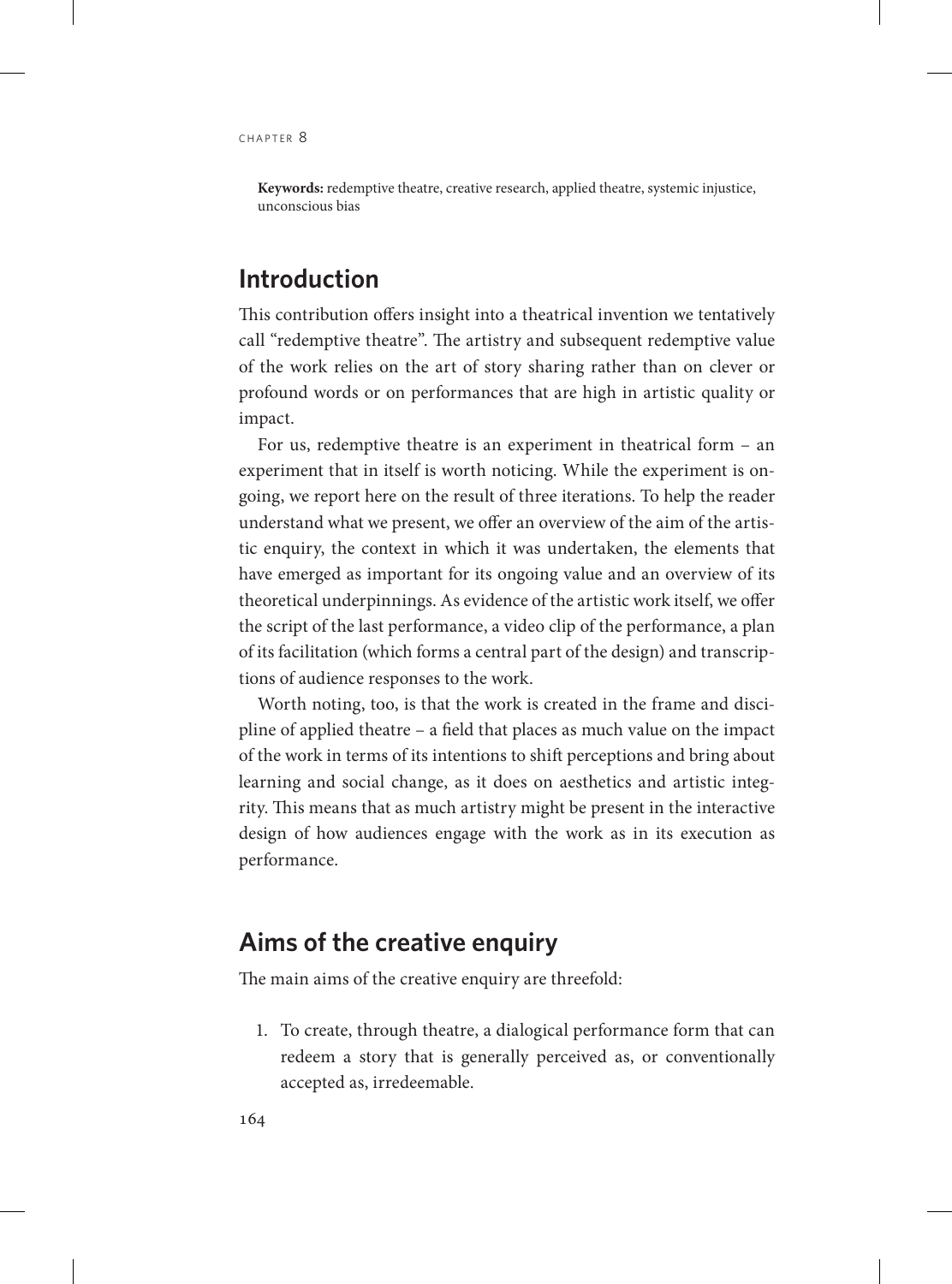- 2. To make theatre where the silences between words have body.
- 3. To ask the whole community to own the voices that they silence and accept them as part of our collective reality.

# **Context**

In 2018 three theatre makers came together to explore stories of privilege in a world focussed on giving voice to the silenced, oppressed voices in South Africa. We experienced a polarisation in the conversation about prohibition and privilege, oppressed and oppressor. Our observation was that when women voice out against patriarchy, there may be silent male voices who want to challenge patriarchy in their own lives and minds but cannot find a platform for working through their thoughts, feelings and experiences. Against the backdrop of the voices of Africa calling for decolonisation and working towards understanding how to give voice to African wisdom, traditions and marginalised knowledge systems, the voices of the privileged race, gender and generation – experiencing silencing when trying to recognise the problematics this embodies – seeks somehow to address these through theatre-making. Likewise, the voice of the disenfranchised race, gender and generation encounters opposition from the privileged or oppressive who prefer that the status quo should not be disrupted. Silence sits in, and is discovered in, the in-between.

# **Description**

Redemptive theatre currently exists as a collaborative workshop performance in its third rendition. It is theatre that tells stories of people struggling with a mistake, a burden of guilt or an experience of being wronged. We created this work in the context of privileged South Africans navigating the landscape of systemic injustice and unconscious bias. We did this through stories that spoke through the lenses of race, gender and generational issues, using the creation of the work as an attempt to centre the unpopular story.

While many different elements were experimented with, those aspects of the design that remained stable fall broadly into three phases: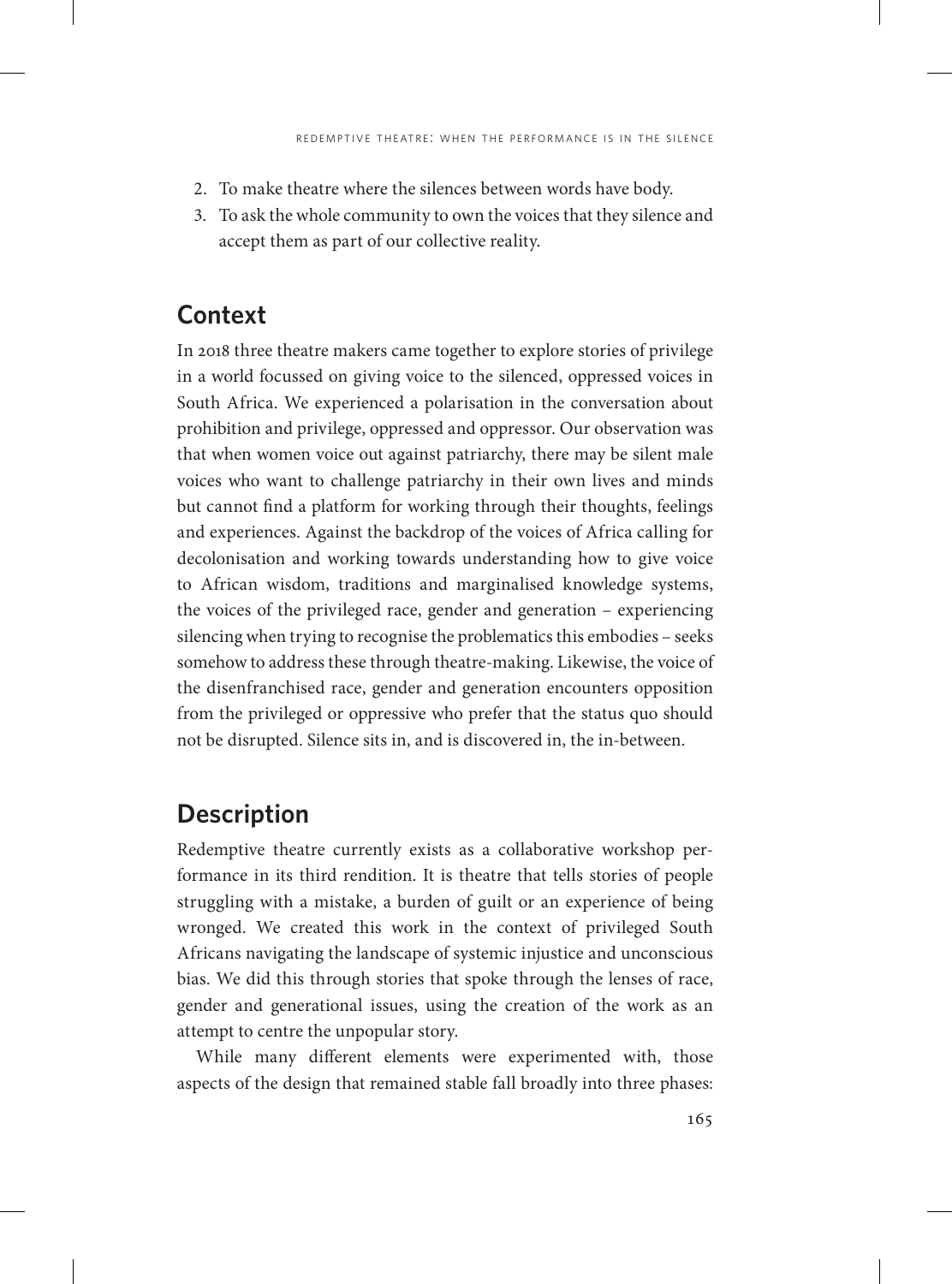1. Identification of the story; 2. Developing the script; 3. The performance. We focus here on the design of the actual performance. The elements that had remained present through all three performances are as follows:

- 1. The stories are lived experiences documented by the performers themselves<sup>1</sup>
- 2. The space is arranged so that there is no level difference between audience and performers – e.g. stairs to climb to get on stage. Audience and performers are placed as close to each other as makes sense in the space available.<sup>2</sup>
- 3. The script is made available to everyone either on printed copies, or by projecting it behind performers for the audience to follow.<sup>3</sup>
- 4. Performers each hold their own script in hard copy or on a tablet.
- 5. At the start, audience members are introduced to the characters/ story tellers, including the character named "Silence".
- 6. The "rules of engagement" are explained:4
	- a. Any audience member may, at any point in the telling, walk onto the performance area, tap a story teller on the shoulder, and swap places with them: thereby the audience member takes over from the story teller.
	- b. Any character may, at any point in the telling, choose to get off stage by leaving their script behind.
	- c. The telling will not be resumed by any remaining character until the story is picked up again by someone from the audience.<sup>5</sup>

<sup>1</sup> Like Augusto Boal's Forum Theatre, the stories used are real-life stories rooted in lived experience rather than fictional made-up stories (Boal, 1993, 2002).

<sup>2</sup> This relates to the breaking of the fourth wall in Brechtian theatre practice and many other interactive theatre forms since (Brecht, 1964).

<sup>3</sup> Reminiscent of Brechtian alienation effect (Brecht, 1964).

<sup>4</sup> Here we are influenced by our experience of applied improvisation, where an improvisation game is explained through a set of rules or restrictions within which certain surprising connections and creative resonances become possible (Johnstone, 1981). Anne Bogart's (2005) theatre principles, encompassing an improvisational frame that drives awareness and sense play through considerations of Time, Space, Story, Movement and Shape, have had considerable influence in this participatory design. John Wright's (2017) suggestions for using text as mask are influential here.

<sup>5</sup> Robert Landy and David Montgomery's ideas about how theatre can be leveraged for social action and reflection are an influence here (Landy & Montgomery, 2012).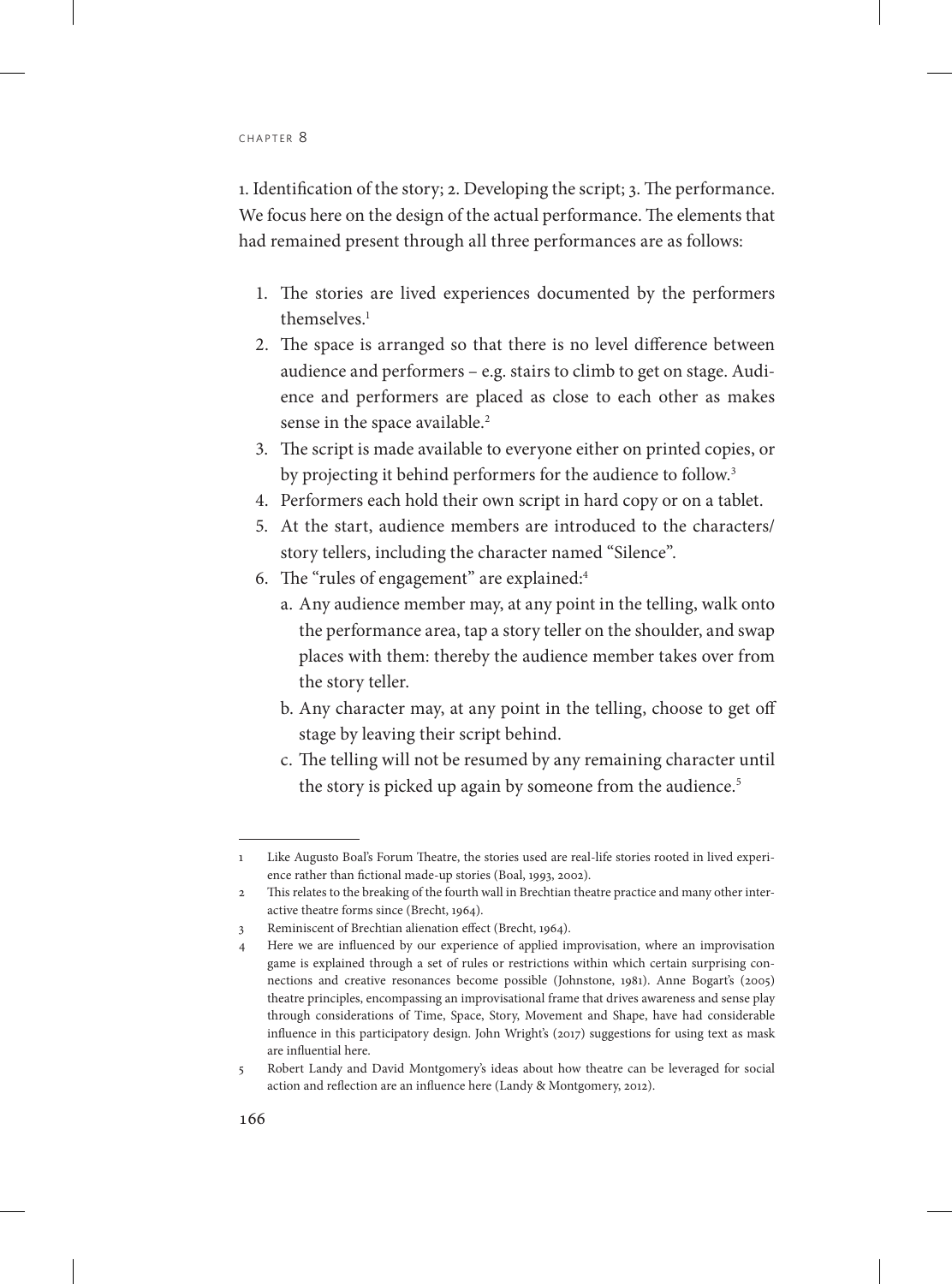- 7. The performers present the three stories as an interwoven script with characters plaiting the stories together – linking, overlapping and weaving as time progresses.
- 8. After the performance there is a short reflective discussion, involving the story tellers and the audience.<sup>6</sup>
- 9. At the end, audience members are invited to share stories or thoughts of their own in silence. Various forms of capturing these thoughts have been experimented with including post-it notes, flip chart paper or a combination of the two.<sup>7</sup>

We present here two of the scripts. The latest one (Script 3 below) contains two stories: the first is "Racist", the story of a white woman who discovers the misguided "othering" motivations behind her acts of activism while the second is "Trash", the story of a black man who gets caught up at a women's march and is accused of being "trash". The script of the second iteration (Script 2 below) has the same story as "Trash" but also includes two other stories: "Boer", the story of a white woman who makes a racial remark unwittingly and experiences an onslaught of guilt and shame; and "Brat", the story of a girl "born free" (born after apartheid) who learns to navigate a relationship with her father, who grew up during the apartheid struggle.

Script 2: "Trash, Boer and Brat" (Script for second rendition performed at Die Woordfees – an arts festival held in Stellenbosch, near Cape Town, March 2019. This script can be accessed in its entirety at: [https://press.](https://press.nordicopenaccess.no/index.php/noasp/catalog/book/135) [nordicopenaccess.no/index.php/noasp/catalog/book/135\)](https://press.nordicopenaccess.no/index.php/noasp/catalog/book/135).

Script 3: "Racist Trash" (Script for third version, performed at the Arts Research Africa Conference at Wits University, Johannesburg, January 2020. This script can be accessed in its entirety at: https://press.nordicopenaccess.no/index.php/noasp/catalog/book/135).

<sup>6</sup> Reflection is an essential moment in applied drama and theatre facilitation (Janse van Vuuren, 2016).

<sup>7</sup> These activities are influenced in various site-specific and site-responsive ways, along with the reflective practice aspects of applied drama and theatre. These aspects can be traced back to the works of the myriad practitioners referenced across footnotes as well as the anchors Schechner (2013) and Romain (1996).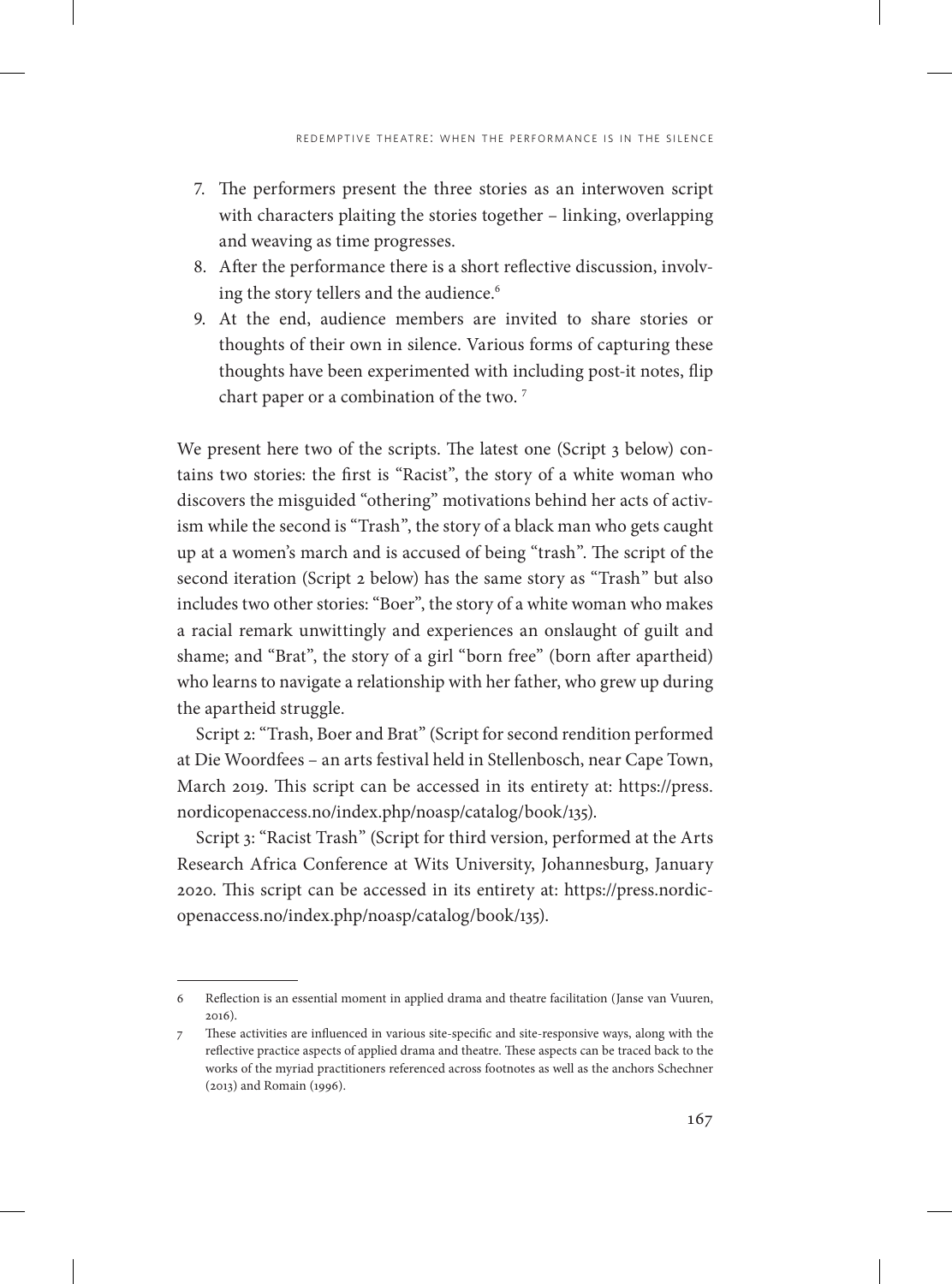A performance clip of the final script can be viewed at: [https://youtu.](https://youtu.be/oWpuz2XeLik) [be/oWpuz2XeLik](https://youtu.be/oWpuz2XeLik)

The form becomes an arts based research enquiry into the struggles, mistakes, burdens, injustices, silences and redemption-seeking between us as global citizens. We ask participants to step into the shoes of the existing narratives, to reflect on resonance and identification, and we further invite story contributions intersecting with and connecting to race-relations, varied injustices, silencing occurrences and contemporary movements like #MenAreTrash and #BlackLivesMatter. The full session design can be accessed at: [https://press.nordicopenaccess.no/index.php/](https://press.nordicopenaccess.no/index.php/noasp/catalog/book/135) [noasp/catalog/book/135](https://press.nordicopenaccess.no/index.php/noasp/catalog/book/135)

## **The conceptual and scholarly framework in which the work should be considered**

In relation to the highlighted stories existing in the current form of redemptive theatre, race and gender authority Kimberlé Crenshaw (2016, 2017, 2019) locates the conversation by writing about the complexity of privilege. She argues that it is often these roles, of whiteness as it relates to womanhood, and maleness as it relates specifically to blackness, that are the points of departure for conversations about discrimination. And while it cannot be denied that these types do indeed experience discrimination, it is more the fact of their constant and consistent centring in almost all conversations to do with sexism and racism that complicates our ability to see the privilege complexities of these positionalities, or, as in the frame of this explorative form, the redemptive potential of their stories, experiences and identities. The voice of Crenshaw, in the way that it grapples with the complexity of being a privileged identity, is an inspiration for conversations around intersectionality and provides a basis for scholars, practitioners and grapplers to seek avenues for visibility and representation.

In speaking about transforming silence into language and action, Audre Lorde (2017), a noteworthy voice in feminist scholarship, highlights vulnerability and a perceived danger that comes with speaking what might bruise or be misunderstood, because that act of transforming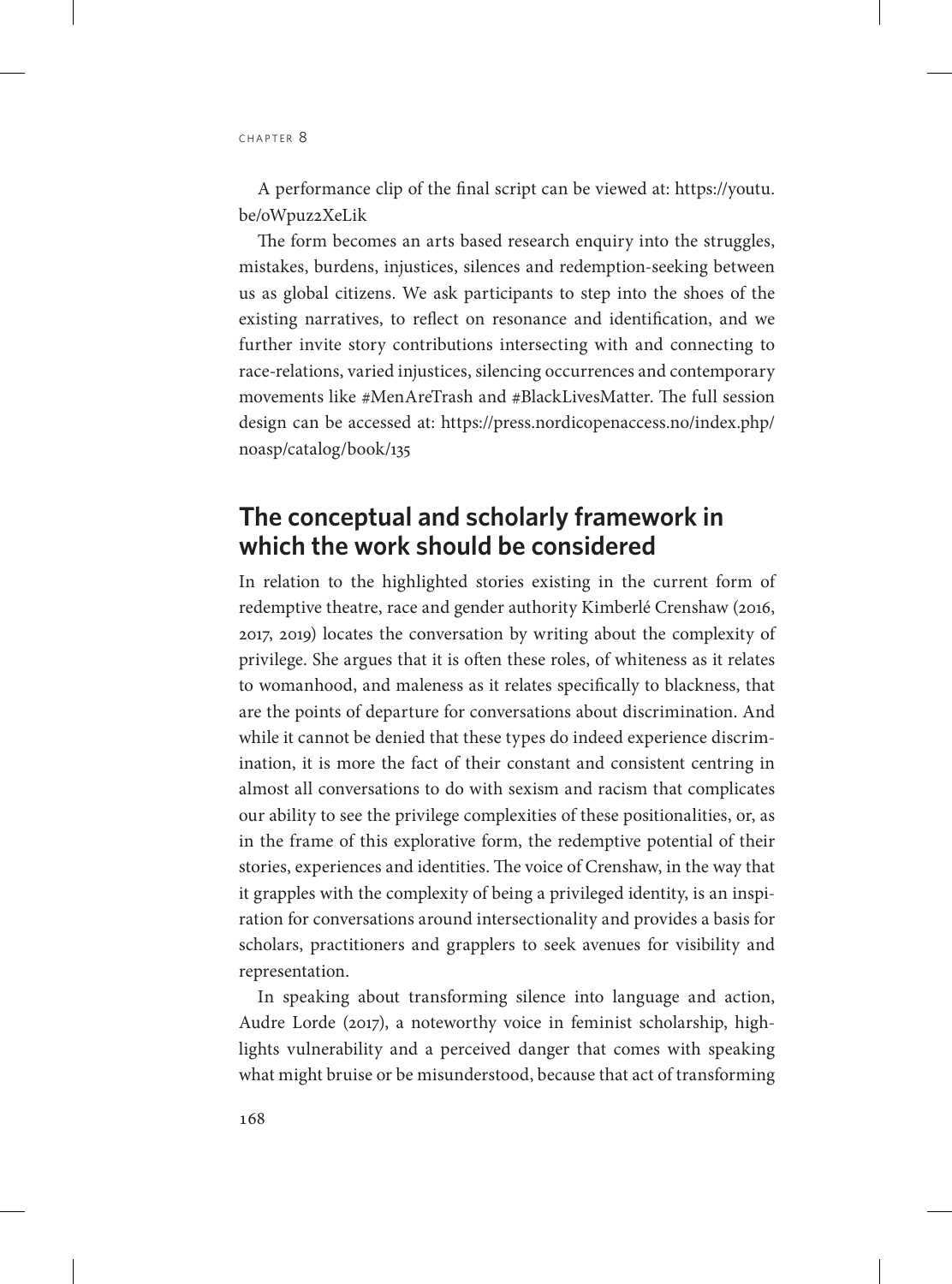silence is an act of self-revelation and it is fraught. "In the cause of silence, each of us draws the face of her own fear – fear of contempt, of censure, or some judgment, or recognition, of challenge, of annihilation. But most of all, I think, we fear the visibility without which we cannot truly live." She also offers the thought that death is the ultimate final silence, and highlights that – in big and small ways, no matter who we are, or what our backgrounds are – we share wars with tyrannies of silence, we betray ourselves with small silences daily, silences which may help us survive, but do not necessarily help us live. Silences which in essence do not protect us.

The above are but a few voices with whom redemptive theatre connects. In general, there is resonance with the works, words and practices of those who believe that people are able to liberate themselves, and can find healing from places of shame, regret and despair, and of those who believe and explore the ways that democracy and basic human rights are inseparable, discovering through methods of action. An essence of this has been captured by Toni Morrison, who famously (1979) stated that "the function of freedom is to free somebody else".

There are also those who argue that it takes building new frames and models to challenge existing realities. These include myriad figures such as Buckminster Fuller (n.d.), Ernesto "Che" Guevara (Guevara & Waters, 2002; Löwy, 2007), Nelson Mandela (2010), Raya Dunayevskaya (1973) and bell hooks (1996, 2000, 2004, 2008, 2014) to name a few. Thus redemptive theatre, in its current make up, interacts, intersects and engages in scholarship with ideas around humanism, Marxist-humanist thought, complexity theory, identity politics, feminism, and culture and community.

As a contribution to an anthology about building democracy through theatre, we position the work as an experiment in expanding the conventions of traditional theatre performance. In the way that forum or playback theatre exist as archetypal structures, it seeks, through development, to arrive at a replicable form for use in processes attempting to engage with the unpopular story – to redeem, to conflict resolve, or for inclusivity.

Redemptive theatre aligns with some of the ideas of Jacques Rancière (1995, 2006a, 2006b) when he speaks of theatre offering a redistribution of what can be seen, heard and experienced. Specifically, it creates a frame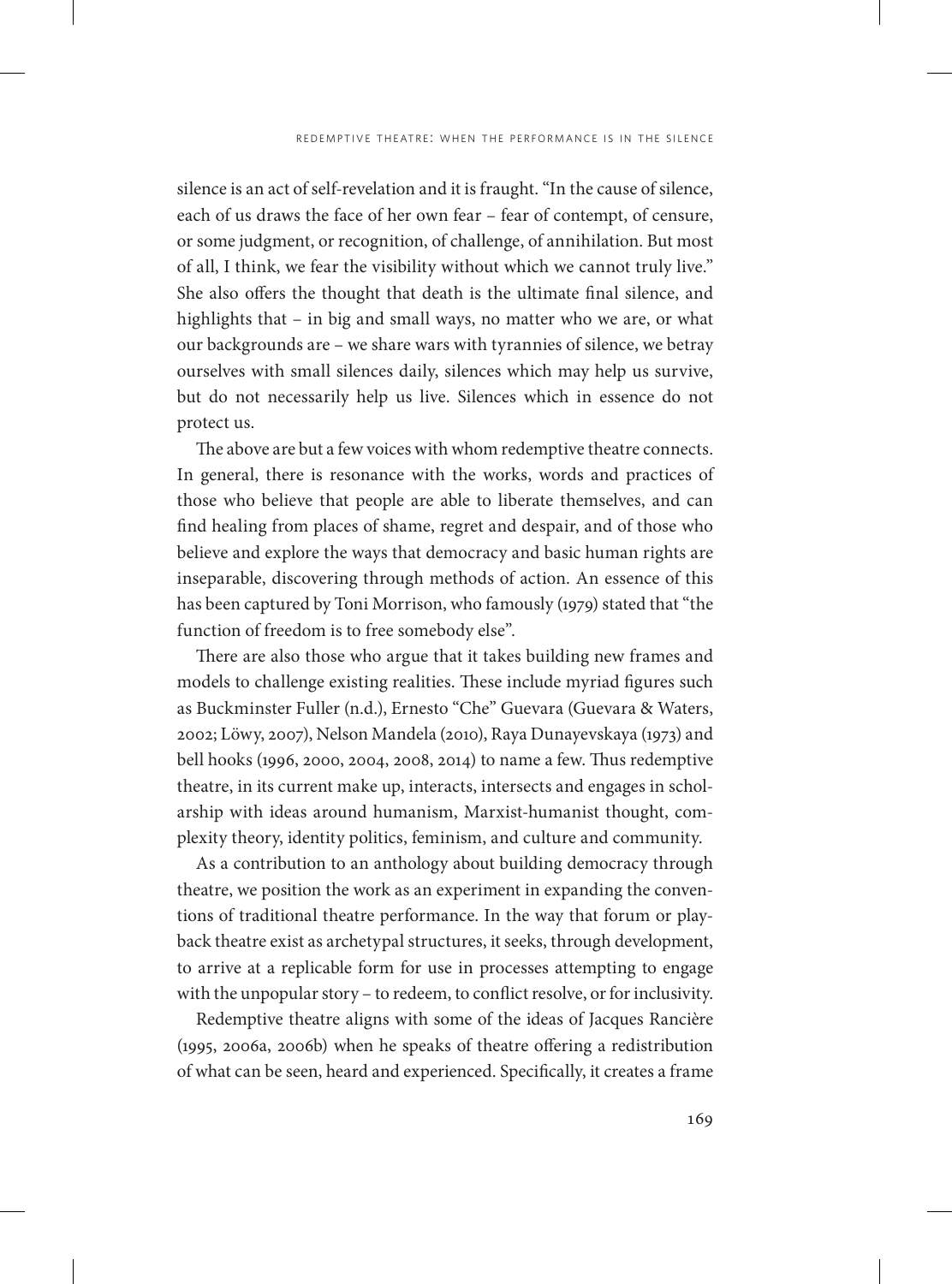wherein that which exists in silence can be foregrounded. It does so, firstly, because introducing Silence as a character draws attention to the idea of silence having body and presence, and, secondly, because the script creates deliberate moments of silence in it that compel audience and characters alike to listen to their thoughts in response to what has just been said out loud. Thirdly, each time a character chooses to step off stage leaving their story, in the shape of the script, behind, there is a silence that stretches for as long as it takes for someone to pick up the story, step into the character's shoes and resume the telling. In these silences, thoughts arise: "Who should take up the story? Should I do it? Can someone please step in? What will happen next?" Thoughts like these rush into the minds of participants, requiring all to consider who the story and its implications belong to. Finally, once the telling is over, audience members are asked to respond, in writing or conversation, to the stories or the thoughts that has been stirred up for them in response to the experience, and these are captured on posters outside the venue, or in conversation with cast members. This process democratises the stories in a way that is intended to build bridges and provide routes for redemption. Whether it in fact does so is part of the experiment. Results are as yet inconclusive because the work is still unfolding.

The process design and accompanying documentation can be accessed at: https://press.nordicopenaccess.no/index.php/noasp/catalog/book/135

## **References**

- Boal, A. (1993). *Theatre of the oppressed*. (C. A. McBride, Trans.). Theatre Communications Group.
- Boal, A. (2002). *Games for actors and non-actors* (2nd ed.). Routledge.
- Bogart, A. & Landau, T. (2005). *The viewpoints book: A practical guide to viewpoints and composition*. Theatre Communications Group.
- Brecht, B. (1964). *Brecht on theatre: The development of an aesthetic* (J. Willert, Trans.). Methuen.
- Crenshaw, K. (2016). *The urgency of intersectionality.* [https://www.youtube.com/](https://www.youtube.com/watch?v=akOe5-UsQ2o) [watch?v=akOe5-UsQ2o](https://www.youtube.com/watch?v=akOe5-UsQ2o)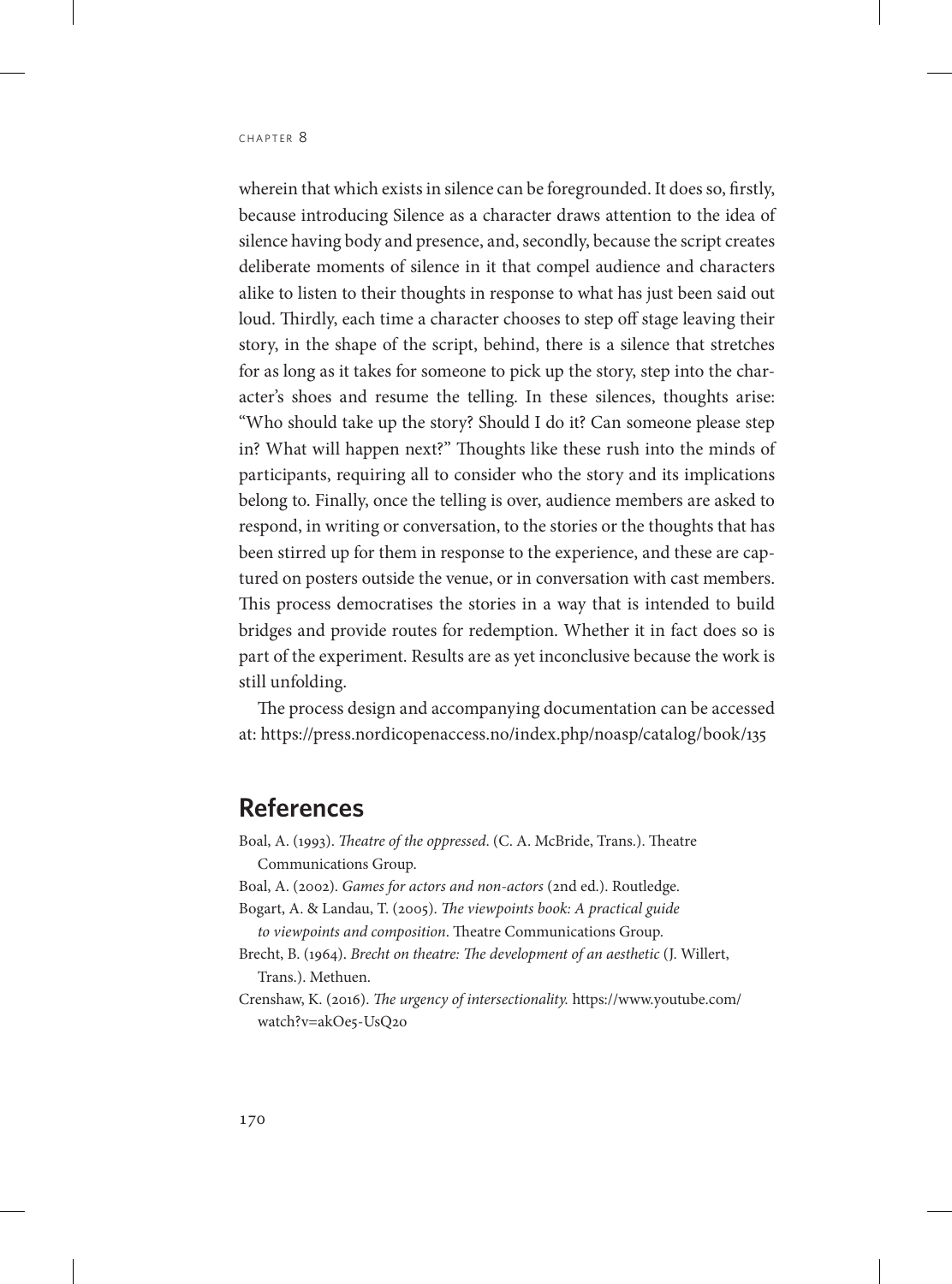- Crenshaw, K. (2017). *#WomenFunded 2017 keynote*. [https://www.youtube.com/](https://www.youtube.com/watch?v=4_gnxRlRf9c) [watch?v=4\\_gnxRlRf9c](https://www.youtube.com/watch?v=4_gnxRlRf9c)
- Crenshaw, K., Harris, L., HoSang, D. & Lipsitz, D. (2019). *Seeing race again: Countering colorblindness across disciplines*. University of California Press.
- Dunayevskaya, R. (1973). *Philosophy and revolution* (ch. 9). [https://www.marxists.](https://www.marxists.org/archive/dunayevskaya/works/phil-rev/dunayev9.htm) [org/archive/dunayevskaya/works/phil-rev/dunayev9.htm](https://www.marxists.org/archive/dunayevskaya/works/phil-rev/dunayev9.htm)
- Fuller, B. (n.d.). Community Architects Network. Buckminster Fuller Institute. https://www.bfi.org/ideaindex/projects/2015/community-architects-network
- Guevara, E. & Waters, M.-A. (2002). *Che Guevara talks to young people*. Pathfinder Press.
- Heathcote, D. (1984). *Collected writings on education and drama* (L. Johnson & C. O'Neill, Eds.). Hutchinson.
- hooks, b. (1995). *Killing rage: Ending racism*. Henry Holt and Company, Inc.
- hooks, b. (2000). *Where we stand: Class matters*. Routledge.
- hooks, b. (2004). *The will to change: Men, masculinity and love*. Routledge.
- hooks, b. (2008). *Belonging: A culture of place*. Routledge.
- hooks, b. (2014). *Black looks: Race and representation*. Routledge.

Janse van Vuuren, P. (2016). Keeping promises: A strategic narrative embodiment model for designing social change interventions. *Drama Research*, *7*(1). [http://](http://www.nationaldrama.org.uk/journal/current-issue/articles/keeping-promisesa-strategic-narrative-embodiment-model-for-designing-social-changeinterventions/) [www.nationaldrama.org.uk/journal/current-issue/articles/keeping-promises](http://www.nationaldrama.org.uk/journal/current-issue/articles/keeping-promisesa-strategic-narrative-embodiment-model-for-designing-social-changeinterventions/)[a-strategic-narrative-embodiment-model-for-designing-social-change](http://www.nationaldrama.org.uk/journal/current-issue/articles/keeping-promisesa-strategic-narrative-embodiment-model-for-designing-social-changeinterventions/)[interventions/](http://www.nationaldrama.org.uk/journal/current-issue/articles/keeping-promisesa-strategic-narrative-embodiment-model-for-designing-social-changeinterventions/)

- Johnston, C. (2017). *Disobedient theatre: Alternative ways to inspire, animate and play*. Methuen Drama.
- Johnstone, K. (1981). *Impro: Improvisation and the theatre*. Routledge.
- Landy, R. & Montgomery, C. (2012). *Theatre for change: Education, social action and therapy*. Palgrave Macmillan.
- Lorde, A. & Clarke, C. (2007). *Sister outsider*. Crossing Press.
- Löwy, M. (2007). *The Marxism of Che Guevara: Philosophy, economics, revolutionary warfare*. Rowman & Littlefield.
- Mandela, N. (2010). *Conversations with myself*. Farrar, Straus & Giroux.
- Morrison, T. (1979). *Cinderella's stepsisters.* Reproduced in Zora Editors (2019, 7 August). Toni Morrison: "I am alarmed by the willingness of women to enslave other women." *Zora*. https://zora.medium.com/toni-morrison-in-her-ownwords-562b14e0effa
- O'Toole, J. (1992). *The process of drama: Negotiating art and meaning*. Routledge.
- Rancière, J. (1995). *On the shores of politics*. Verso.
- Rancière, J. (2006a). *Hatred of democracy*. Verso.
- Rancière, J. (2006b). *The politics of aesthetics*. Continuum.